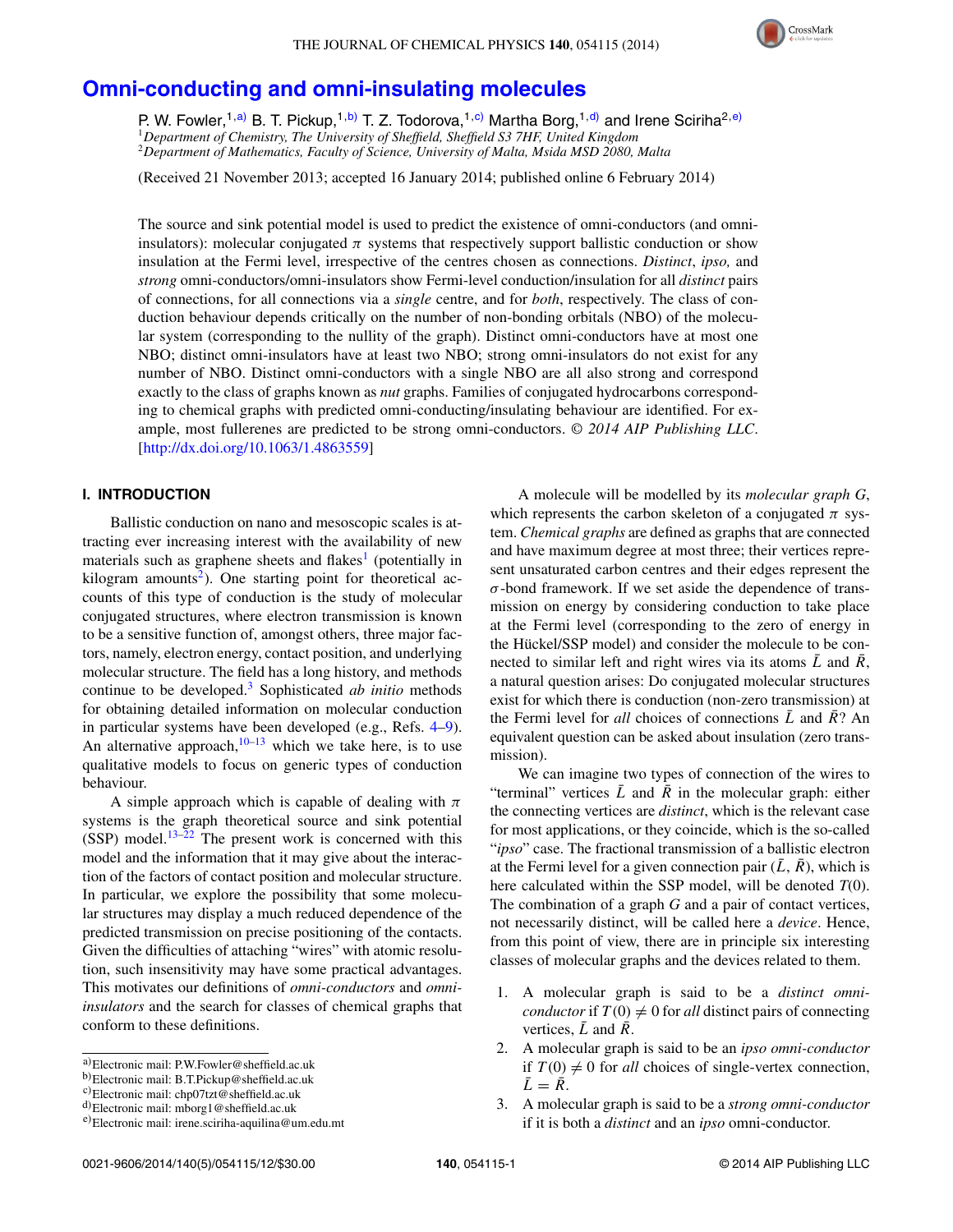- 4. A molecular graph is said to be a *distinct omni-insulator* if  $T(0) = 0$  for *all* distinct pairs of connecting vertices (terminals),  $\overline{L}$  and  $\overline{R}$ .
- 5. A molecular graph is said to be an *ipso omni-insulator* if  $T(0) = 0$  for *all* choices of single-vertex connection,  $\overline{L} = \overline{R}$ .
- 6. A molecular graph is said to be a *strong omni-insulator* if it is both a *distinct* and an *ipso* omni-insulator.

In fact, the sixth class turns out to be empty, as we will prove, but all other classes include molecular graphs of chemical interest.

A molecule with non-bonding orbitals corresponds to a *singular* graph, and the number of non-bonding orbitals is equal to the *nullity*: the number of zero eigenvalues of the adjacency matrix of the graph. It has already been shown that the numbers of non-bonding levels of molecular graphs and subgraphs are important in defining selection rules for Fermilevel conduction of given connection pairs in general,  $^{18}$  and for graphene-related molecular graphs in particular.<sup>[19](#page-11-9)</sup> Here, it will be demonstrated that nullity is also a crucial factor in characterising omni-conductors and omni-insulators. Specifically, we will prove that *all* distinct omni-conductors have at most one non-bonding orbital whereas *all* distinct omniinsulators have at least two, and will give a complete characterisation of the nullity-one distinct omni-conductors.

The paper is arranged as follows. After a brief summary of the SSP model and graph theoretical background (Sec. [II\)](#page-1-0), we give a unified treatment of the selection rules for Fermilevel conduction/insulation of individual devices in terms of characteristic polynomials, nullity of graphs, and vertex types (Secs. [III](#page-4-0) and [IV\)](#page-5-0). This leads to existence and characterisation results for the six classes of omni-conductors and insulators (Sec. [V\)](#page-6-0). In Sec. [VI,](#page-7-0) explicit calculations for large numbers of graphs in various chemically interesting classes and infinite families are presented, with statistical information about the distribution of the different classes, leading to the conclusion (Sec. [VII\)](#page-10-0) that omni-conduction at the Fermi level could be a widely occurring phenomenon.

# <span id="page-1-0"></span>**II. BACKGROUND**

# **A. The SSP model**

The SSP Hamiltonian gives a simple model of ballistic conduction of electrons through a conjugated molecule.<sup>12, [14,](#page-11-11) [15](#page-11-12)</sup> In the tight-binding approximation, calculation of the fractional transmission of an electron with given energy reduces to the solution of the Hückel problem under scattering boundary conditions, and hence to an essentially graph theoretical question, as conduction is determined by functions of the characteristic polynomials of four graphs.[13,](#page-11-6) [16–](#page-11-13)[19](#page-11-9)

In the SSP model, the transmission function for a molecule that has a carbon skeleton with graph *G* connected to similar left and right wires via molecular vertices  $\bar{L}$  and  $\bar{R}$ is given by  $13$ 

<span id="page-1-1"></span>
$$
T(E) = \frac{4\sin^2 q (ut - sv)}{|e^{-2iq} s - e^{-iq} (u+t)\tilde{\beta} + v\tilde{\beta}^2|^2},
$$
 (1)

where  $E$  is the reduced electron energy, defined on a scale where the unit is the molecular resonance integral  $|\beta|$ , and the zero is the molecular coulomb integral *α*, which is taken here as the Fermi level. Coulomb integrals are assumed to be equal throughout the device, and the parameter  $\tilde{\beta}$  is defined by the values of resonance integrals within wires ( $\beta_L = \beta_R$ ) and between molecule and wire  $(\beta_{L\bar{L}} = \beta_{R\bar{R}})$ , in units of the molecular resonance integral  $\beta$  (which is the unit for all energies occurring in the model):  $\tilde{\beta} = \beta_{LL}^2/\beta_L = \beta_{R\bar{R}}^2/\beta_R$ . Typically,  $\tilde{\beta}^2 \simeq 1/2$ .<sup>[13,](#page-11-6) [14](#page-11-11)</sup> The 4 sin<sup>2</sup>q factor in [\(1\)](#page-1-1) acts to confine transmission to the conduction band of the wires. In  $(1)$ *q* is the wavenumber of the electron wave (defined by *E*  $= 2\cos q$ , with energy in units of  $|\beta|$ ). The quantities  $s, t, u, v$  are the characteristic polynomials  $\phi(G, E)$ ,  $\phi(G - \overline{L}, E), \phi(G - \overline{R}, E), \phi(G - \overline{L} - \overline{R}, E)$  of the graphs  $G, G - \overline{L}, G - \overline{R}$ , and  $G - \overline{L} - \overline{R}$ , respectively, i.e., they are the determinants

$$
s(E) = |E\mathbf{I} - \mathbf{A}(G)|,
$$
  
\n
$$
t(E) = |E\mathbf{I} - \mathbf{A}(G - \bar{L})| = |E\mathbf{I} - \mathbf{A}(G)|^{\bar{L}, \bar{L}},
$$
  
\n
$$
u(E) = |E\mathbf{I} - \mathbf{A}(G - \bar{R})| = |E\mathbf{I} - \mathbf{A}(G)|^{\bar{R}, \bar{R}},
$$
  
\n
$$
v(E) = |E\mathbf{I} - \mathbf{A}(G - \bar{L} - \bar{R})| = |E\mathbf{I} - \mathbf{A}(G)|^{\bar{L}\bar{R}, \bar{L}\bar{R}},
$$
\n(2)

where **I** is the identity matrix of the appropriate dimension and **A**(*H*) is the adjacency matrix of a graph *H*. Note that *G* must be a connected graph if it is to represent a conjugated  $\pi$  system; deletion of vertices as in  $G - \bar{L}$ ,  $G - \bar{R}$ , and  $G - \bar{L} - \bar{R}$  may result in a disconnected graph. The superscripts on the determinants indicate deletion of a set of rows and columns, corresponding to the deletion of vertices of *G*. Another quantity that is important in the determination of transmission is the combination *ut* − *sv*, which is equal to a squared polynomial $^{23}$  $^{23}$  $^{23}$ 

<span id="page-1-3"></span>
$$
j^{2}(E) = u(E)t(E) - s(E)v(E) = (|E\mathbf{I} - \mathbf{A}(G)|^{\bar{L}, \bar{R}})^{2}.
$$
 (3)

It can be shown that  $j(E)$  is the entry at position  $\overline{L}$ ,  $\overline{R}$  of the adjugate matrix adj(*E***I**−**A**) and, if the matrix (*E***I**−**A**) is invertible, then at any energy  $E$ ,  $j(E)$  is proportional to the  $\overline{L}$ ,  $\overline{R}$  entry in the inverse  $(E\overline{I} - A)^{-1}$ , with constant of proportionality equal to the determinant of the matrix. $24$  The usual *distinct* case for a molecular device has  $\bar{L} \neq \bar{R}$ . In the *ipso* case, where both wires contact a single atom,  $\bar{L} = \bar{R}$ , polynomials *t* and *u* are identical, and *v* is deleted from the equations.

As  $E = 2\cos q$ , the full energy dependence of the transmission  $(1)$  is given by

<span id="page-1-2"></span>
$$
T(E) = \frac{(4 - E^2)j^2 \tilde{\beta}^2}{[(s - v\tilde{\beta}^2)^2 + (u + t)^2 \tilde{\beta}^2] - E(s + v\tilde{\beta}^2)(u + t)\tilde{\beta} + E^2 s v \tilde{\beta}^2},\tag{4}
$$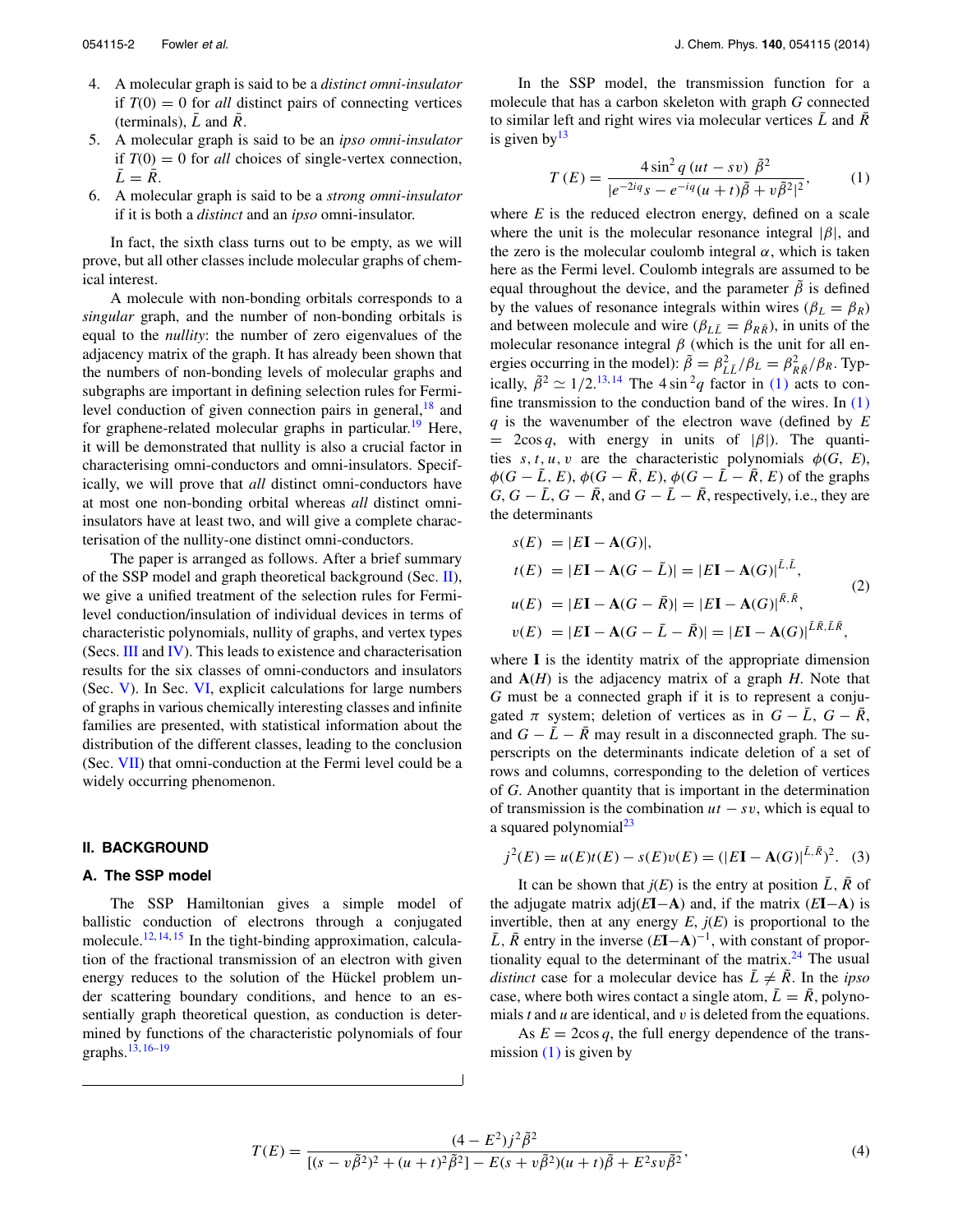and for transmission of electrons at the Fermi level, the limit is taken according to

$$
T(0) = \lim_{E \to 0} T(E).
$$

In the analysis that follows, we assume that  $\tilde{\beta}^2$  is not a "special value," i.e., we assume that  $\tilde{\beta} \neq 0$  and that  $(s - v\tilde{\beta}^2)^2$ - $\neq 0$  at the energy of interest. Thus, effectively, questions about the vanishing of  $(s - v\tilde{\beta}^2)^2$  can be answered by inspection of  $s^2 + v^2$ . Physically, the claim is that even if  $\tilde{\beta}$  happens to take one of the special values, there will always be a "nearby" device where it does not, and to which our generic conclusions will apply.

It is straightforward to show that the zero-energy limit of [\(4\)](#page-1-2) is equivalent to the simpler expression

<span id="page-2-1"></span>
$$
T(0) = \lim_{E \to 0} \frac{4j^2 \tilde{\beta}^2}{[(s - v\tilde{\beta}^2)^2 + (u + t)^2 \tilde{\beta}^2]}.
$$
 (5)

The question for a qualitative treatment is whether *T*(0) is zero, or not. It has been shown<sup>18</sup> that the answer to this question for a given connection pattern can be decided in almost all cases simply by counting the zero eigenvalues of the graph and of its vertex-deleted subgraphs, which leads to a set of "selection-rules" for conduction. In order to exploit this insight further, and make a systematic investigation of the questions of omni-conduction and insulation, it is necessary to understand how the outcome depends on the intrinsic properties of the connecting vertices relative to the nullspace vectors. To help with this task, we introduce some notation and results from graph theory and linear algebra in Sec. [II B.](#page-2-0) More detail on the mathematical arguments can be found in Ref. [25.](#page-11-16)

#### <span id="page-2-0"></span>**B. Graph theoretical notation**

The eigenvalue problem for the adjacency matrix **A** of a graph is

$$
A c^i = E_i c^i, \qquad (6)
$$

where for some non-zero vector  $c^i$  the matrix has an eigenvalue  $E_i$ . For a *n*-vertex graph  $G$ , the *n* values of  $E_i$  form the *spectrum* of *G*. The eigenvectors  $\mathbf{c}^i$  of **A** correspond to  $\pi$ molecular orbitals in the Hückel approximation and without loss of generality the entries  $\mathbf{c}_r^i$  can be taken to be real. (Here the subscript *r* denotes the vertex and the superscript *i* the molecular orbital.) For conduction of a connected *π*-system *G* at the Fermi level,  $(E = 0)$ , it is critical to consider the number of non-bonding orbitals. This number is the multiplicity *gs* of the zero eigenvalue in the spectrum, also called the *nullity* of the graph. A graph is *singular* if  $g_s > 0$ . We shall organise the eigenvectors  $c^i$  of the adjacency matrix such that the  $g_s$ eigenvectors in the nullspace are placed first.

A vector **c** in the nullspace of the adjacency matrix **A** is said to be a *kernel eigenvector* of *G*. For singular graphs the vertices can be partitioned into *core* and *core-forbidden* vertices. A *core-forbidden vertex* (CFV) corresponds to a zero entry in *every* kernel eigenvector. A vertex corresponding to a non-zero entry for *some* kernel eigenvector is a *core vertex* (CV). *Core graphs* are defined as singular graphs in which each vertex is a core vertex. A core graph of nullity one is termed a *nut graph*. Nut graphs are connected, non-bipartite and have no vertices of degree one.<sup>[26](#page-11-17)</sup>

*The Interlacing Theorem<sup>[27](#page-11-18)</sup>* states that the eigenvalues of a vertex-deleted subgraph interlace the eigenvalues of the parent graph. As a consequence, the multiplicity (number of repetitions) of any one eigenvalue in the spectrum changes by at most one on deletion of a vertex. A necessary and sufficient condition for the nullity to *decrease* on deletion of a vertex from a graph is that the deleted vertex is a CV. Therefore, by interlacing, deletion of a CFV either leaves the nullity unchanged or increases it by one. We call a CFV *upper* where the nullity increases and *middle* where the nullity remains unchanged. In this language, a CV is said to be *lower*. Other terms are also used in the literature: the CFVs are referred to as peripheral vertices; up-per vertices are variously termed maximal,<sup>[28](#page-11-19)</sup> Parter, or rank-strong vertices;<sup>[29](#page-11-20)</sup> middle vertices are called intermediate<sup>28</sup> or rank-neutral; $29$  and lower vertices are also called downer or rank-weak vertices[.29](#page-11-20) Bipartite graphs do not have middle vertices.

## **C. Characteristic polynomials**

For a graph *G* of nullity *gs*, the characteristic polynomial is

$$
s(E) = \prod_{i=1}^{n} (E - E_i) = s_0(E) E^{g_s},
$$
 (7)

where  $s_0(E)$  is the product over the non-nullspace

$$
s_0(E) = \prod_{i=g_s+1}^n (E - E_i).
$$
 (8)

Note that  $s_0(0) \neq 0$ . We will write  $s_0$  for  $s_0(E)$ , *s* for  $s(E)$ , etc., where there is no ambiguity.

The other polynomials  $t(E)$ ,  $u(E)$ ,  $j(E)$ , and  $v(E)$  can be expressed in terms of the eigenvector entries  $\{c^i_{\bar{L}}\}$  and  $\{c^i_{\bar{R}}\}$ associated with the connecting vertices  $\bar{L}$  and  $\bar{R}$ , as described in Ref. [25.](#page-11-16) (As noted earlier, we are assuming that all eigenvector entries are real.) These polynomials are

$$
t(E) = \sum_{i=1}^{n} (c_{\bar{L}}^{i})^{2} \prod_{j \neq i} (E - E_{j}) = \sum_{i=1}^{n} \frac{(c_{\bar{L}}^{i})^{2}}{E - E_{i}} s_{0}(E) E^{g_{s}},
$$
\n(9)

$$
u(E) = \sum_{i=1}^{n} \left( c_{\bar{R}}^{i} \right)^{2} \prod_{j \neq i} (E - E_{j}) = \sum_{i=1}^{n} \frac{\left( c_{\bar{R}}^{i} \right)^{2}}{E - E_{i}} s_{0}(E) E^{g_{s}},
$$
\n(10)

$$
j(E) = \sum_{i=1}^{n} \left( c_{\bar{L}}^{i} c_{\bar{R}}^{i} \right) \prod_{j \neq i} (E - E_{j}) = \sum_{i=1}^{n} \frac{c_{\bar{L}}^{i} c_{\bar{R}}^{i}}{E - E_{i}} s_{0}(E) E^{g_{s}}.
$$
\n(11)

Since the first  $g_s$  eigenvectors belong to the nullspace, each polynomial can be split into two sums that differ in their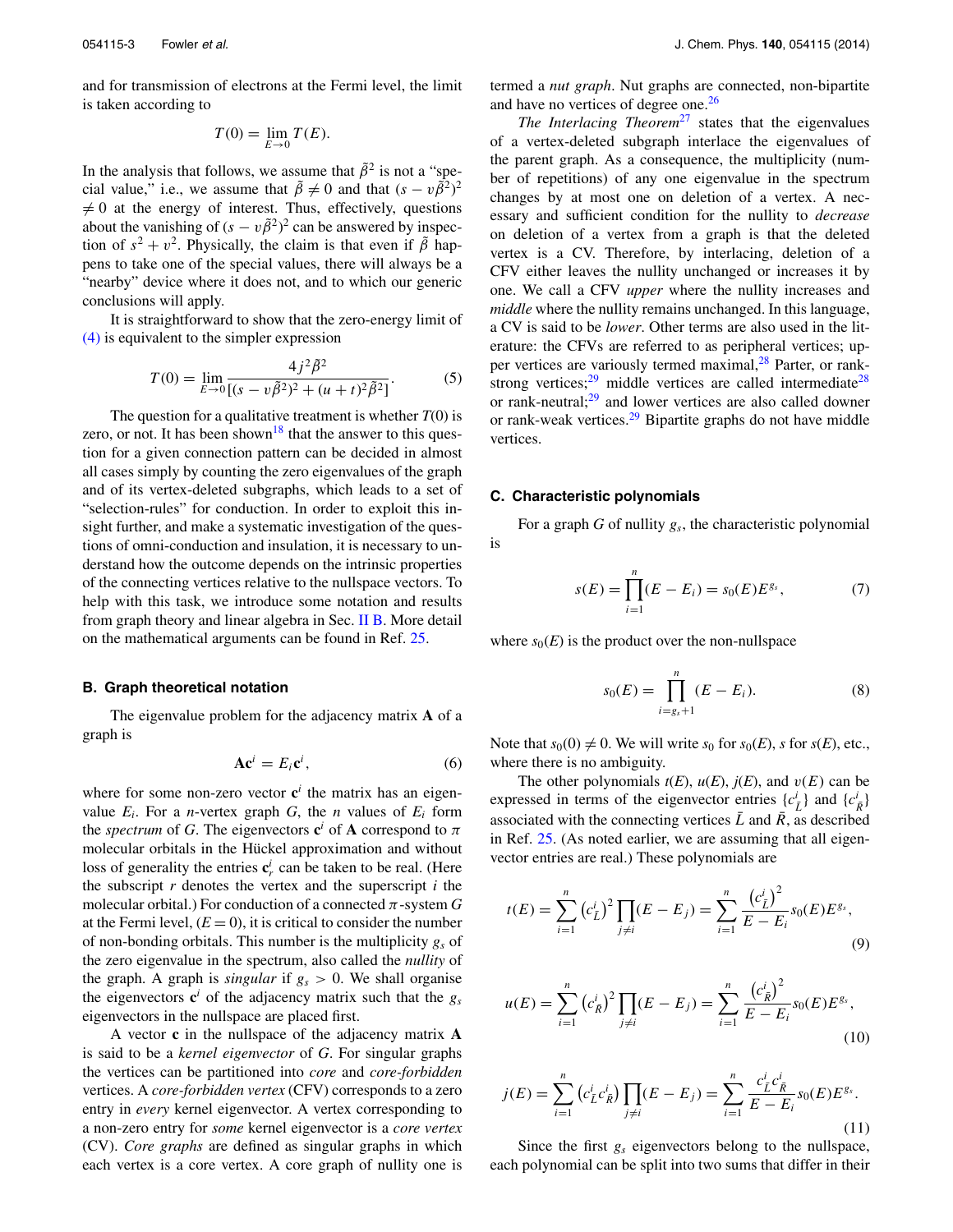explicit dependence on *E*:

$$
t(E) = \sum_{i=1}^{g_s} (c_L^i)^2 s_0(E) E^{g_s - 1} + \sum_{i=g_s+1}^n \frac{(c_L^i)^2}{E - E_i} s_0(E) E^{g_s}
$$
  
=  $t_b E^{g_s - 1} + t_a E^{g_s}$ , (12)

$$
u(E) = \sum_{i=1}^{g_s} (c_R^i)^2 s_0(E) E^{g_s - 1} + \sum_{i=g_s+1}^n \frac{(c_R^i)^2}{E - E_i} s_0(E) E^{g_s}
$$
  
=  $u_b E^{g_s - 1} + u_a E^{g_s},$  (13)

$$
j(E) = \sum_{i=1}^{g_s} c_{\bar{L}}^i c_{\bar{R}}^i s_0(E) E^{g_s - 1} + \sum_{i=g_s+1}^n \frac{c_{\bar{L}}^i c_{\bar{R}}^i}{E - E_i} s_0(E) E^{g_s}
$$
  
=  $j_b E^{g_s - 1} + j_a E^{g_s}$ . (14)

Hence, using  $(3)$ , the characteristic polynomial for the two-vertex deleted graph,  $v(E)$ , splits into three:

$$
v(E) = v_c E^{g_s - 2} + v_b E^{g_s - 1} + v_a E^{g_s}, \qquad (15)
$$

where

$$
v_a = \frac{1}{s_0} \left( u_a t_a - j_a^2 \right) = \frac{1}{2} s_0 \sum_{i = g_s + 1}^n \sum_{j = g_s + 1}^n \frac{\left( c_{\bar{L}}^i c_{\bar{R}}^j - c_{\bar{L}}^j c_{\bar{R}}^i \right)^2}{(E - E_i)(E - E_j)},\tag{16}
$$

$$
v_b = \frac{1}{s_0}(u_a t_b + u_b t_a - 2j_a j_b) = s_0 \sum_{i=1}^{s_s} \sum_{j=g_s+1}^n \frac{\left(c_L^i c_R^j - c_L^j c_R^j\right)^2}{E - E_j},\tag{17}
$$

$$
v_c = \frac{1}{s_0} \left( u_b t_b - j_b^2 \right) = \frac{1}{2} s_0 \sum_{i=1}^{g_s} \sum_{j=1}^{g_s} \left( c_L^i c_{\bar{R}}^j - c_L^j c_{\bar{R}}^i \right)^2, \quad (18)
$$

and in particular

$$
j_a^2 = u_a t_a - s_0 v_a, \t\t(19)
$$

$$
j_a j_b = \frac{1}{2} (u_a t_b + u_b t_a - s_0 v_b),
$$
 (20)

$$
j_b^2 = u_b t_b - s_0 v_c, \t\t(21)
$$

so that  $v_a$ ,  $v_b$ , and  $v_c$  can be derived directly from the seven quantities  $s_0$ ,  $t_a$ ,  $\ldots$   $j_b$ . All the above expressions apply to cases with  $g_s \geq 2$ . For  $g_s = 1$ , the term in  $v_c$  is to be set to zero, and, for  $g_s = 0$ , only the terms in  $t_a$ ,  $u_a$ ,  $j_a$ , and  $v_a$  are present.

An expression for  $T(E)$  can now be assembled, and its limit taken using the numerator and denominator terms from [\(5\).](#page-2-1) The numerator is

$$
4\tilde{\beta}^2 j^2 = 4\tilde{\beta}^2 \left(j_a^2 E^2 + 2j_a j_b E + j_b^2\right) E^{2g_s - 2},\qquad(22)
$$

<span id="page-3-0"></span>TABLE I. The seven conditions for insulation.

$$
g_s = 0
$$
\n
$$
j_a = 0
$$
\n
$$
g_s = 1
$$
\n
$$
\begin{cases}\nj_b = 0 \text{ and } j_a = 0 \\
\text{or} \\
j_b = 0 \text{ and } j_a \neq 0 \\
y_b = 0\n\end{cases}
$$
\n
$$
v_c \neq 0
$$
\n
$$
g_s > 1
$$
\n
$$
\begin{cases}\nv_c \neq 0 \\
\text{or} \\
v_c = 0\n\end{cases}
$$
\n
$$
y_b = 0 \text{ and } j_a \neq 0 \text{ and } v_b \neq 0 \text{ and } u_b + t_b \neq 0
$$
\n
$$
y_c = 0
$$
\n
$$
y_b = 0 \text{ and } j_a \neq 0 \text{ and } y_b \neq 0 \text{ and } u_b + t_b \neq 0
$$

and the denominator is

$$
(s - \tilde{\beta}^2 v)^2 + (u + t)^2 \tilde{\beta}^2
$$
  
=  $\{E^4[(s_0 - \tilde{\beta}^2 v_a)^2 + (u_a + t_a)^2 \tilde{\beta}^2]$   
+  $E^3[-2v_b(s_0 - v_a \tilde{\beta}^2)\tilde{\beta}^2 + 2(u_a + t_a)(u_b + t_b)\tilde{\beta}^2]$   
+  $E^2[v_b^2 - 2v_c(s_0 - v_a \tilde{\beta}^2) + (u_b + t_b)^2]\tilde{\beta}^2$   
+  $E[2v_b v_c]\tilde{\beta}^4 + v_c^2 \tilde{\beta}^4\}E^{2g_s-4}.$  (23)

As both numerator and denominator may vanish at  $E = 0$ , it is not sufficient simply to examine whether *j* vanishes to determine the conduction or insulation behaviour of a device with a given pair of contacts. In general, it is necessary to delve more deeply into the cancellation behaviour of the numerator and denominator as *E* approaches zero.

The advantage of the present formulation for *T*(*E*) is that the conductive properties of all devices based on a given molecular graph can be determined from a simple calculation of the eigenvectors and eigenvalues of *G* alone. No separate calculations on the *n* vertex-deleted graphs *G* − *w* or the  $n(n - 1)/2$  double-deleted graphs  $G - w - z$  are required. This gives the basis for an efficient computational scheme for identifying omni-conductors and omni-insulators. Conditions for insulation or conduction for a distinct pair of contact vertices in a graph with a particular nullity are easily deduced (Tables [I](#page-3-0) and [II\)](#page-3-1); analogous conditions for ipso connections are derived by setting  $v_a = v_b = v_c = 0$ ,  $u_a = t_a$ , and  $u_b = t_b$ .

<span id="page-3-1"></span>TABLE II. The seven conditions for conduction.

$$
g_s = 0
$$
\n
$$
j_a \neq 0
$$
\n
$$
g_s = 1
$$
\n
$$
\begin{cases}\nj_b \neq 0 \\
j_b \neq 0\n\end{cases}
$$
\n
$$
\begin{cases}\nu_b \neq 0 \\
j_b \neq 0\n\end{cases}
$$
\n
$$
\begin{cases}\nj_b \neq 0 \\
j_b \neq 0\n\end{cases}
$$
\n
$$
\begin{cases}\nj_b = 0 \text{ and } j_a = 0 \text{ and } u_b + t_b = 0 \text{ and } v_b = 0, \\
v_c = 0 \text{ and } j_b \neq 0\n\end{cases}
$$
\n
$$
g_s > 1
$$
\n
$$
\begin{cases}\nv_c = 0 \text{ and } j_b \neq 0 \\
v_b \neq 0\n\end{cases}
$$
\n
$$
\begin{cases}\nu_b \neq 0 \\
v_b \neq 0 \\
v_b \neq 0\n\end{cases}
$$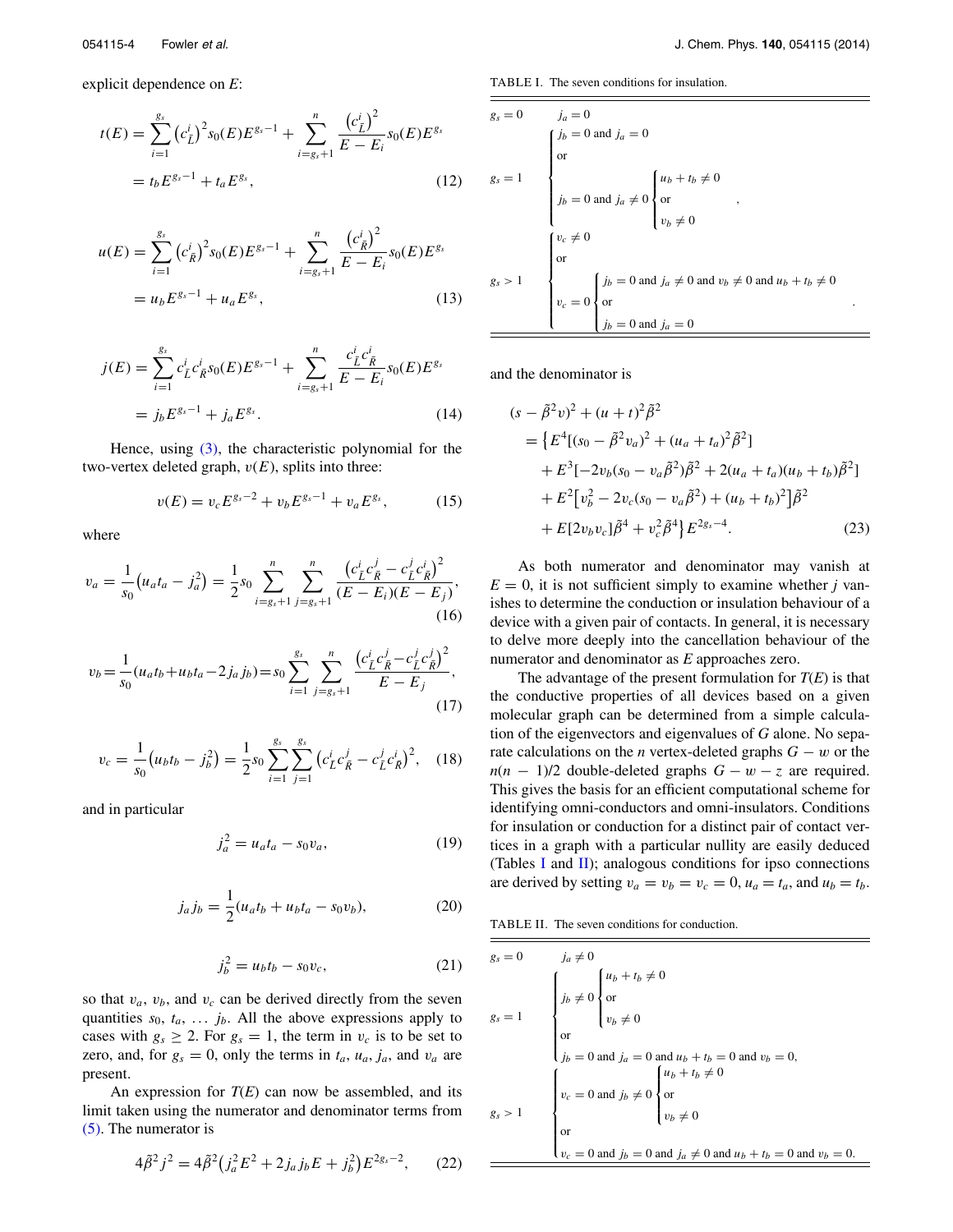The reader interested only in the results could now skip to Sec. [V,](#page-6-0) where the global deductions about classes of con-ductors are summarised, and then to Sec. [VI](#page-7-0) where results for specific families of chemical graphs are described.

# <span id="page-4-0"></span>**III. DEVICES AND VARIETIES**

The various contributions  $u_a$  to  $v_c$  have different limiting behaviour, depending on the types of the contact vertices. In particular, if the characteristic polynomial of a vertex-deleted subgraph  $G - w$  of a graph  $G$  (with  $w$  a generic vertex) is cast in the form

$$
\phi(G - w, E) = f_b(E)E^{g_s - 1} + f_a(E)E^{g_s}, \qquad (24)
$$

then the values of  $f_a$  and  $f_b$  at  $E = 0$  distinguish the three types of vertex and their effect on the nullity as follows:

| Vertex $w$   | nullity of $G - w$               |                                  |
|--------------|----------------------------------|----------------------------------|
| Lower $(CV)$ | is reduced by one to $g_s - 1$   | $f_b(0) \neq 0$                  |
| Middle (CFV) | remains unchanged at $g_s$       | $f_b(0) = 0$ and $f_a(0) \neq 0$ |
| Upper (CFV)  | is increased by one to $g_s + 1$ | $f_b(0) = 0$ and $f_a(0) = 0$    |

In principle, there are 64 types of devices, depending on which of the six parameters  $u_b$ ,  $t_b$ ,  $v_b$ ,  $v_c$ ,  $j_a$ , and  $j_b$  vanish at  $E = 0$ , but not all combinations are possible, because of the interlacing theorem, and not all are independent, as  $\bar{L}$  and *R* play symmetrical roles. A device with distinct connections  $(L \neq R)$  falls under one of three categories:

Category (1), both  $\bar{L}$  and  $\bar{R}$  are CV;

Category (2), exactly one of  $\overline{L}$  and  $\overline{R}$  is a CV, and the other is a CFV; and

<span id="page-4-1"></span>Category (3), both  $\overline{L}$  and  $\overline{R}$  are CFV.

This leads us to define six main *varieties* of connection pairs:

Variety 1: two CV connections, Variety 2a: one CV connection and one CFV middle, Variety 2b: one CV connection and one CFV upper, Variety 3a: two CFV upper connections,

Variety 3b: one CFV middle connection and one CFV upper,

Variety 3c: two CFV middle connections.

Varieties 1 and 2 are characterised by  $t_b(0) \neq 0$  and/or  $u_b(0) \neq 0$ . Recall that  $t_b(0) \neq 0$  iff  $\overline{L}$  is a CV, and  $u_b(0)$ - $\neq 0$  iff  $\overline{R}$  is a CV. The varieties can be further subdivided into types distinguished by the behaviour at  $E = 0$  of *t*, *u*, *v*, or *j*. A further subdivision of varieties can be based on the relative nullities of *G*,  $G - \bar{L}$ ,  $G - \bar{R}$ , and  $G - \bar{L} - \bar{R}$ , which in turn are restricted by the operation of the Interlacing Theorem.

The final set of 12 device varieties is summarised in Table [III,](#page-4-1) where details of the properties of the characteristic polynomials at  $E = 0$ , and the conclusions that can be drawn about their conduction/insulation behaviour, are also listed.

Every variety is realised in some chemical graph, and a single molecular graph may have connection pairs of several varieties. The table also gives the correspondence with the 11 cases previously used to derive the nullity-based selection rules for molecular conduction.<sup>18</sup> Devices with distinct connections conduct or not, depending on four selection rules based on the quantities  $g_s$ ,  $g_t$ ,  $g_u$ ,  $g_v$ , which are the numbers of zero roots of the four characteristic polynomials *s*, *t*, *u*, and *v*, respectively. We write  $s(0) = s_0 E^{g_s}$ ,  $t(0) = t_0 E^{g_t}$ ,  $u(0) = u_0 E^{g_u}$ , and  $v(0) = v_0 E^{g_v}$ , where  $s_0$ ,  $t_0$ ,  $u_0$ , and  $v_0$  are all non-zero. The selection rules are then as follows.[18](#page-11-8)

**Rule (i)** For bipartite *G*, the system conducts at the Fermi level iff

$$
g_s = g_v \text{ and } g_t = g_u. \tag{25}
$$

TABLE III. A characterization of devices  $(G, y, z)$ . The nullity signature  $(g_s, g_t, g_u, g_v)$  lists the numbers of zero eigenvalues of the graphs *G*,  $G - \overline{L}$ ,  $G - \overline{R}$ , and  $G - \overline{L} - \overline{R}$ . The 12 varieties defined from the nullity signature in the present paper are correlated with the 11 cases defined in the earlier treatment of the nullity selection rules;<sup>18</sup> the variety/case marked 3c(iiB) and  $\star$ 7 corresponds to the so-called accidental situation, where all four graphs have equal nullity and  $j_a(0)^2 = u_a(0)t_a(0) - s_0(0)v_a(0) = 0$ , but the terms  $u_a(0)t_a(0)$  and  $s_0(0)v_a(0)$  are individually non-zero.

| Kind       | $(g_s, g_t, g_u, g_v)$                     | Variety        | Case <sup>18</sup> | Conduction? |
|------------|--------------------------------------------|----------------|--------------------|-------------|
| Two CVs    |                                            | 1              |                    |             |
|            | $(g_s, g_s - 1, g_s - 1, g_s - 2)$         | 1(i)           | 11                 | Insulation  |
|            | $(g_s, g_s - 1, g_s - 1, g_s)$             | 1(ii)          | 9                  | Conduction  |
|            | $(g_s, g_s - 1, g_s - 1, g_s - 1)$         | 1(iii)         | 10                 | Conduction  |
| CV and CFV |                                            | $\overline{2}$ |                    |             |
|            | $(g_s, g_s + 1, g_s - 1, g_s)$             | 2a             | 5                  | Insulation  |
|            | $(g_s, g_s, g_s - 1, g_s - 1)$             | 2 <sub>b</sub> | 8                  | Insulation  |
| Two CFVs   |                                            | 3              |                    |             |
|            | $(g_s, g_s + 1, g_s + 1, g_s)$             | 3a(i)          | $\overline{2}$     | Conduction  |
|            | $(g_s, g_s + 1, g_s + 1, g_s + 2)$         | 3a(ii)         | 1                  | Insulation  |
|            | $(g_s, g_s + 1, g_s, g_s + 1)$             | 3b(i)          | 3                  | Insulation  |
|            | $(g_s, g_s + 1, g_s, g_s)$                 | 3b(ii)         | 4                  | Conduction  |
|            | $(g_s, g_s, g_s, g_s + 1)$                 | 3c(i)          | 6                  | Conduction  |
|            | $(g_s, g_s, g_s, g_s)$ and $i_a(0) \neq 0$ | 3c(iiA)        | 7                  | Conduction  |
|            | $(g_s, g_s, g_s, g_s)$ and $j_a(0) = 0$    | 3c(iiB)        | $\star$ 7          | Insulation  |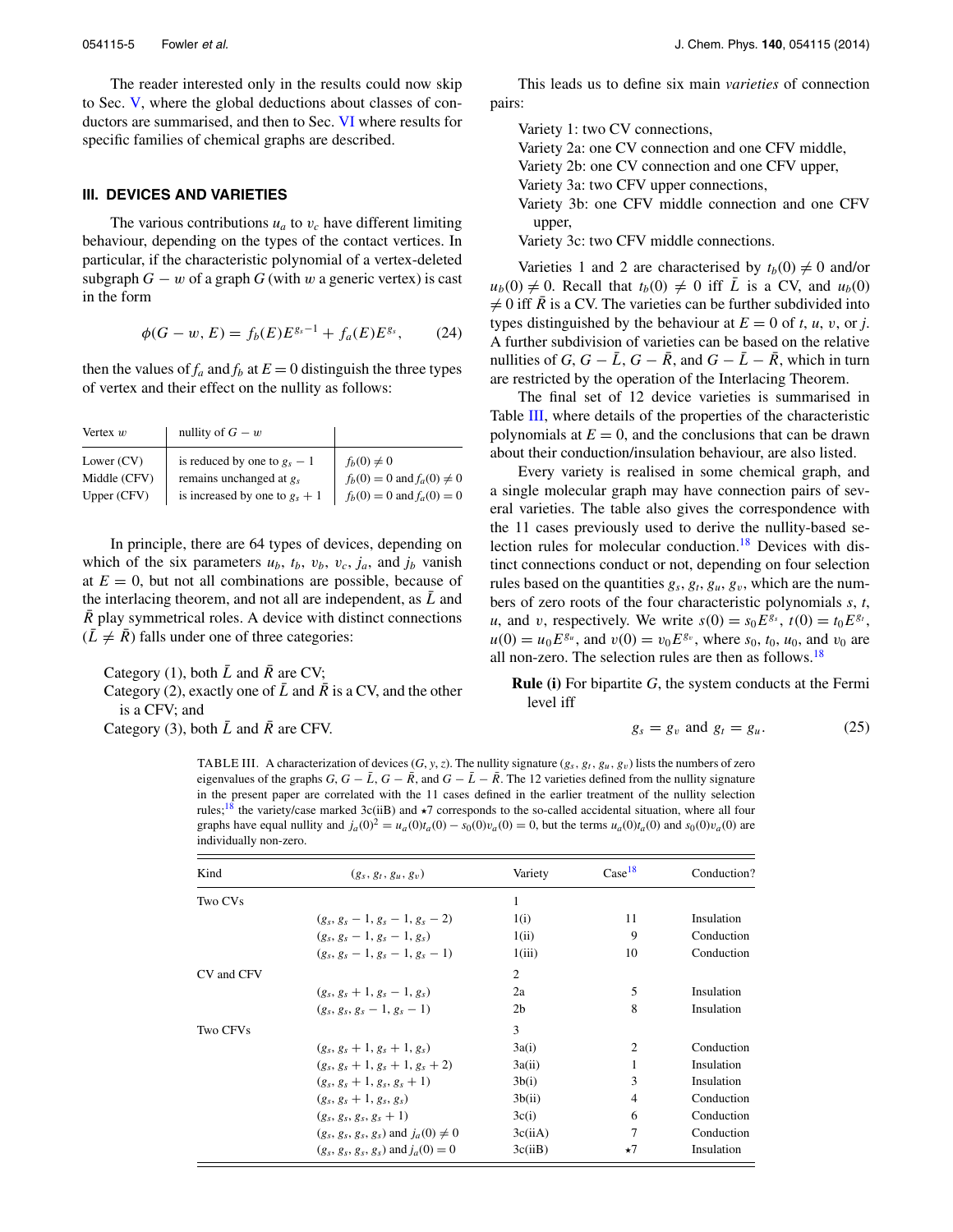**Rule (ii)** For non-bipartite *G* where the four graphs *G*,  $G - \bar{L}$ ,  $G - \bar{R}$ , and  $G - \bar{L} - \bar{R}$  do not *all* have the same number of zero eigenvalues, the system conducts at the Fermi level iff

$$
\min\{(g_s+g_v)/2,(g_t+g_u)/2\}=\min\{g_s,g_t,g_u,g_v\}.
$$
\n(26)

- **Rule (iii)** For non-bipartite *G* with equal numbers of zero eigenvalues for all of *G*,  $G - \overline{L}$ ,  $G - \overline{R}$ , or  $G - \overline{L} - \overline{R}$ , i.e.,  $g = g_s = g_t = g_u = g_v$ , the system conducts at the Fermi level iff  $j^2$  is non-vanishing after factoring out the 2*gs* trivial zero roots.
- **Rule (iv)** For the *ipso* device: if *G* has *gs* zero eigenvalues, then  $T(0) = 0$  for  $g_t = g_s + 1$ ,  $0 < T(0) < 1$  for  $g_t = g_s$ , and  $T(0) = 1$  for  $g_t = g_s - 1$ , i.e., the system conducts at the Fermi level iff

$$
g_t \le g_s. \tag{27}
$$

(In fact, this condition is equivalent to requiring that the connection vertex is not an upper CFV.)

The extra utility of thinking about classification of vertices by CV and CFV types is that it gives a different way of detecting when and why certain cases can occur. It also leads to the possibility of deriving "super selection rules" for omniconductors and omni-insulators that deal simultaneously with all devices based on given graphs, as will be demonstrated in Sec. [V.](#page-6-0) Some relationships that link the types of the connection vertices with the conduction behaviour of the device and are easily proved include the following.

*Proposition 3.1. A device with two core vertices as connections (Variety 1) is an insulator at E* = 0 *iff it is of Variety*  $1(i)$ *, i.e., has*  $g_v = g_s - 2$ .

*Proposition 3.2. For Variety 2 connections, i.e., with one*  $CV$  and one CFV, there is no conduction at  $E = 0$ .

Connections of Variety 3, where both are CFV, yield more mixed results. In Variety 3c(ii),  $g_v = g_s$ ,  $v_a$  is non-zero at  $E = 0$ , and two cases may occur: either  $j_a \neq 0$  at  $E = 0$ , or *ja* has more than one zero. The first case is Variety 3c(iiA), and the device conducts. The second is Variety 3c(iiB), and the device is an insulator. Both varieties are included under a single "Case 7" in the classification by nullity signature that was used in the previous treatment;<sup>[18](#page-11-8)</sup> in the present case, 3c(iiB) corresponds to the "accidental" subcase of Case 7, where  $u_0t_0 - s_0v_0$  vanishes.

# <span id="page-5-0"></span>**IV. TRANSMISSION OF DEVICES**

The considerations of Sec. [III](#page-4-0) lead to some general conclusions based on the types of connection vertex.

# <span id="page-5-2"></span>**A. Distinct connections**

#### **1.** Graphs of nullity  $g_s = 0$

A simple criterion emerges for non-singular graphs, namely, that Fermi insulation or conduction across  $\bar{L}$  and  $\bar{R}$  depends only on whether  $j_a$  vanishes or not at  $E = 0$ , as the denominator in  $(5)$  does not vanish for  $g_s = 0$ . Furthermore, for nullity  $g_s = 0$ , the entry in position  $\overline{L}$ ,  $\overline{R}$  of  $(EI-A)^{-1}$  is equal to *ja*(*E*) divided by the determinant |*E***I**−**A**|. [24](#page-11-15) Therefore,

**Theorem 4.1** *A necessary and sufficient condition for conduction at E* = 0 *of a non-singular graph with connection vertices*  $\bar{L}$ *,*  $\bar{R}$  *is that*  $(\mathbf{A}^{-1})_{\bar{L},\bar{R}} \neq 0$ *.* 

Note that as the determinant |**A**| is non-zero for a nonsingular graph, we could equally well test the adjugate *adj*(**A**).

#### **2.** Graphs of nullity  $g_s = 1$

For graphs of nullity one, there is an analogous but weaker condition for conductivity, based on the adjugate matrix.

**Theorem 4.2.** *A sufficient condition for conduction at E* = 0 *of a device based on a graph of nullity one with connection vertices*  $\overline{L}$  *and*  $\overline{R}$  *is that*  $\overline{L}$  *and*  $\overline{R}$  *are core vertices and*  $adj(\mathbf{A})_{\bar{L},\bar{R}} \neq 0.$ 

Note that as the entry in  $adj(A)$  is non-zero for every core-core pair in a graph with nullity one, this implies that *all* core-core-pairs are conducting for graphs with  $g_s = 1$ . Moreover, it is straightforward to show from Table [III](#page-4-1) that, for  $g_s = 1$ , when the pair  $\overline{L}$ ,  $\overline{R}$  consists of one core and one core-forbidden vertex (hence  $g_t = g_s - 1$  and  $g_v = g_s$  or  $g_v = g_s - 2$ ), the device is insulating. This case can be recognised from the adjugate, since for a CV/CFV pair the offdiagonal entry adj $(A)_{\bar{L}\bar{R}}$  is zero and exactly one of adj $(A)_{\bar{L}\bar{L}}$ and adj $(A)_{\bar{R}\bar{R}}$  is non-zero, with the non-zero entry corresponding to the core vertex. $30$  Behaviour of devices where *both*  $\overline{L}$  and  $\overline{R}$  are core-forbidden depends on the combinations of upper and middle types, as detailed by the selection rules (Table [IV\)](#page-5-1).

# 3. Graphs of nullity  $g_s > 1$

When the nullity is larger, the situation for core-core pairs is more complicated, but we do have one useful statement.

**Theorem 4.3.** A device where both  $\overline{L}$  and  $\overline{R}$  are core ver*tices and*  $g_s \geq 2$  *is* insulating *if the nullity of*  $G - \overline{L} - \overline{R}$  *is*  $g_s$  $-2$ , *i.e., if*  $\overline{L}$  *is a core vertex of*  $G - \overline{R}$  *and*  $\overline{R}$  *is a core vertex*  $of G - \bar{L}$ .

<span id="page-5-1"></span>TABLE IV. Classification of omni-conductors and omni-insulators by class and nullity. NONE indicates classes unrealisable by connected graphs. Of the nine realisable classes, two are precisely the class of nut graphs (denoted NUT). Other realisable classes are simply marked SOME.

|                         | Non-singular | Nullity one | Nullity $\geq$ two |
|-------------------------|--------------|-------------|--------------------|
| Distinct omni-conductor | <b>SOME</b>  | NUT         | <b>NONE</b>        |
| Ipso omni-conductor     | <b>SOME</b>  | <b>SOME</b> | <b>SOME</b>        |
| Strong omni-conductor   | <b>SOME</b>  | NUT         | <b>NONE</b>        |
| Distinct omni-insulator | <b>NONE</b>  | <b>NONE</b> | <b>SOME</b>        |
| Ipso omni-insulator     | <b>SOME</b>  | <b>NONE</b> | <b>NONE</b>        |
| Strong omni-insulator   | <b>NONE</b>  | <b>NONE</b> | <b>NONE</b>        |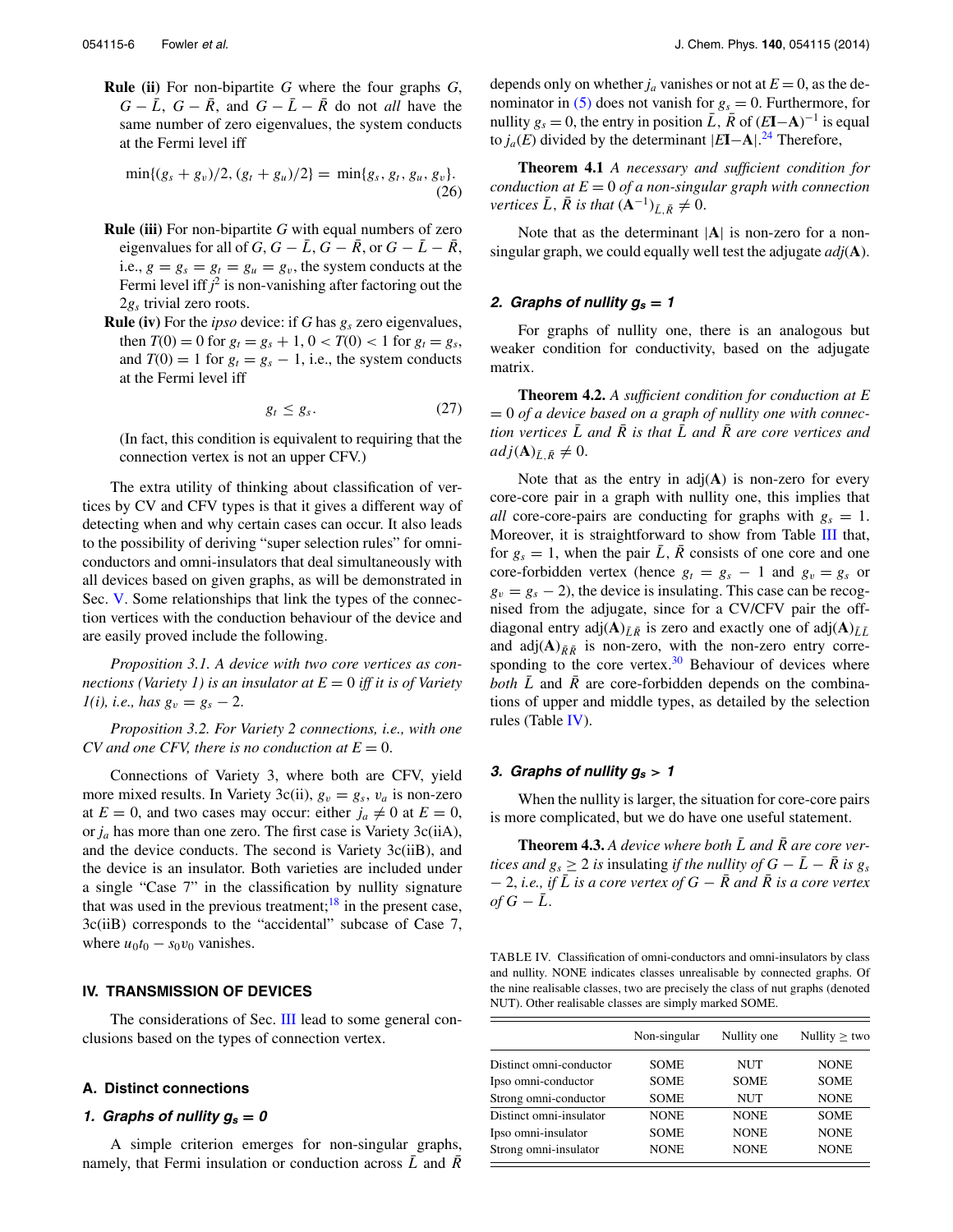The significance of this apparently technical statement derives from the fact that *all* graphs with  $g_s \geq 2$  have at least one such core-core pair. The existence of this pair is easily proved using the idea of *vertex representatives* of the nullspace of a graph.<sup>[31,](#page-11-22) [32](#page-11-23)</sup> The essential idea is that for  $g_s \ge 2$ it is always possible to construct *gs* independent (not necessarily orthogonal or normalised) kernel eigenvectors such that when these vectors are written out as rows with core vertices occurring first, the entries for the first *gs* vertices form a *gs*  $\times$   $g_s$  identity matrix. A consequence of taking this special form of the vectors is that removal of any two of the chosen core vertices leads to a graph with nullity  $g_v = g_s - 2$ . Hence, *every* graph with  $g_s \geq 2$  gives rise to at least one device with distinct connections that is insulating at the Fermi level.

Note that it is possible to find graphs with  $g_s > 2$  where every vertex is a CV and hence every pair of connections *L*¯ and  $\overline{R}$  leads to insulation. Graphs of this type have been called *uniform-core* graphs.[25](#page-11-16)

#### <span id="page-6-1"></span>**B. Ipso connections**

For ipso connections, the formula for transmission [\(5\)](#page-2-1) reduces to a single form, irrespective of the nullity of the graph:

$$
T(E) = \frac{4\tilde{\beta}^2 t^2}{s_0^2 + 4\tilde{\beta}^2 t^2}.
$$
 (28)

If  $t_b \neq 0$  the device conducts. If  $t_b = 0$  then either  $t_a(0)$ - $\neq$  0, giving conduction, or  $t_a$ (0) = 0, giving insulation. The equivalents for ipso devices of the various statements made in Sec. III A about distinct devices are as follows.

**Theorem 4.4.** *A necessary and sufficient condition for conduction at E* = 0 *of a non-singular graph with connection vertices*  $\bar{L} = \bar{R}$  *is that*  $(\mathbf{A}^{-1})_{\bar{L},\bar{L}} \neq 0$ *.* 

For non-singular graphs  $t = t_a(E)$ , and the device conducts if and only if  $t_a(0) \neq 0$ . For singular graphs, the CVs and CFVs are distinguished by the value of  $t_b$ . Moreover, the value of *ta*(0) distinguishes between ipso connections at middle and upper vertices, for which there is conduction and insulation, respectively.

**Theorem 4.5.** *For an ipso connection in a singular graph, there is conduction at*  $E = 0$  *when the connecting vertex v is a CV or a middle CFV, and conversely, insulation when the connecting vertex is an upper CFV*.

# <span id="page-6-0"></span>**V. IMPLICATIONS FOR OMNI-CONDUCTORS AND OMNI-INSULATORS**

The results described in Sec. [IV](#page-5-0) can be assembled to give a global picture of the classes of omni-conductors and omni-insulators. The existence of omni-conductors could be expected, as the systems under study are conjugated, with extensive delocalisation of electrons, but the fact that omniinsulators also exist is more surprising, as an omni-insulator has mobile, delocalised electrons, and yet by definition does not conduct at the Fermi level, no matter which connection vertices are chosen.

Our general deductions from combinations of the theorems of Sec. [IV](#page-5-0) will be grouped first by nullity and then by class of omni-conductor/insulator.

# **A. Deductions by nullity**

# **1.** *Nullity*  $g_s = 0$

*Deduction 5.1. A non-singular graph*  $(g_s = 0)$  *is a strong omni-conductor iff the inverse matrix* **A**<sup>−</sup><sup>1</sup> *is full (i.e., has no zero elements)*.

The isolated-pentagon  $C_{60}$  is one of many fullerene examples of strong omni-conductors of this type.

*Deduction 5.2. A non-singular graph*  $(g_s = 0)$  *is a distinct omni-conductor iff the off-diagonal part of the inverse matrix*  $A^{-1}$  *is full.* 

Families of non-singular graphs that are distinct omniconductors include the complete graphs  $K_r$ ,  $r \geq 2$  and the cy $c$ les  $C_{2k+1}, k \ge 1$ .

*Deduction 5.3. A non-singular graph*  $(g_s = 0)$  *is an ipso omni-conductor iff the inverse matrix* **A**−<sup>1</sup> *has a full diagonal*.

Deductions 5.1 and 5.3 can be interpreted as saying that for a non-singular graph to be an ipso omni-conductor, each vertex must be a middle CFV.

*Deduction 5.4. There are* no *non-singular distinct omni-insulators (and hence* no *non-singular strong omniinsulators)*.

(This is easy to see: if  $A^{-1}$  is diagonal, then so is A, implying that the graph *G* has no edges and hence is not connected.) Non-singular *ipso* omni-insulators do exist, however, and in fact *all* ipso omni-insulators are non-singular, with each vertex being an upper CFV. For example, any non-singular bipartite graph consists entirely of *upper* coreforbidden vertices and hence is an ipso omni-insulator: this class includes all Kekulean benzenoids. A curious observation is that a graph may be *ipso* omni-insulating but *distinct* omni-conducting (a so-called *nuciferous* graph<sup>25</sup>), although it must be said that we know of only one example of a graph with this combination of properties. That example is  $K_2$ , the complete graph on two vertices.

#### **2.** *Nullity*  $g_s = 1$

From Theorem 4.3, we have the following deduction.

*Deduction 5.5. The distinct omni-conductors with*  $g_s = 1$ *are exactly the nut graphs*.

This follows easily from the fact that a singular graph has core vertices. If the graph has any core-forbidden vertex, there is at least one insulating device. Hence, any distinct omniconductor must contain *only* core vertices. A graph that has only core vertices and nullity 1 is a nut graph by definition. Nut graphs are also ipso omni-conductors.

Clearly, therefore,

*Deduction 5.6. The strong omni-conductors with*  $g_s = 1$ *are exactly the nut graphs*.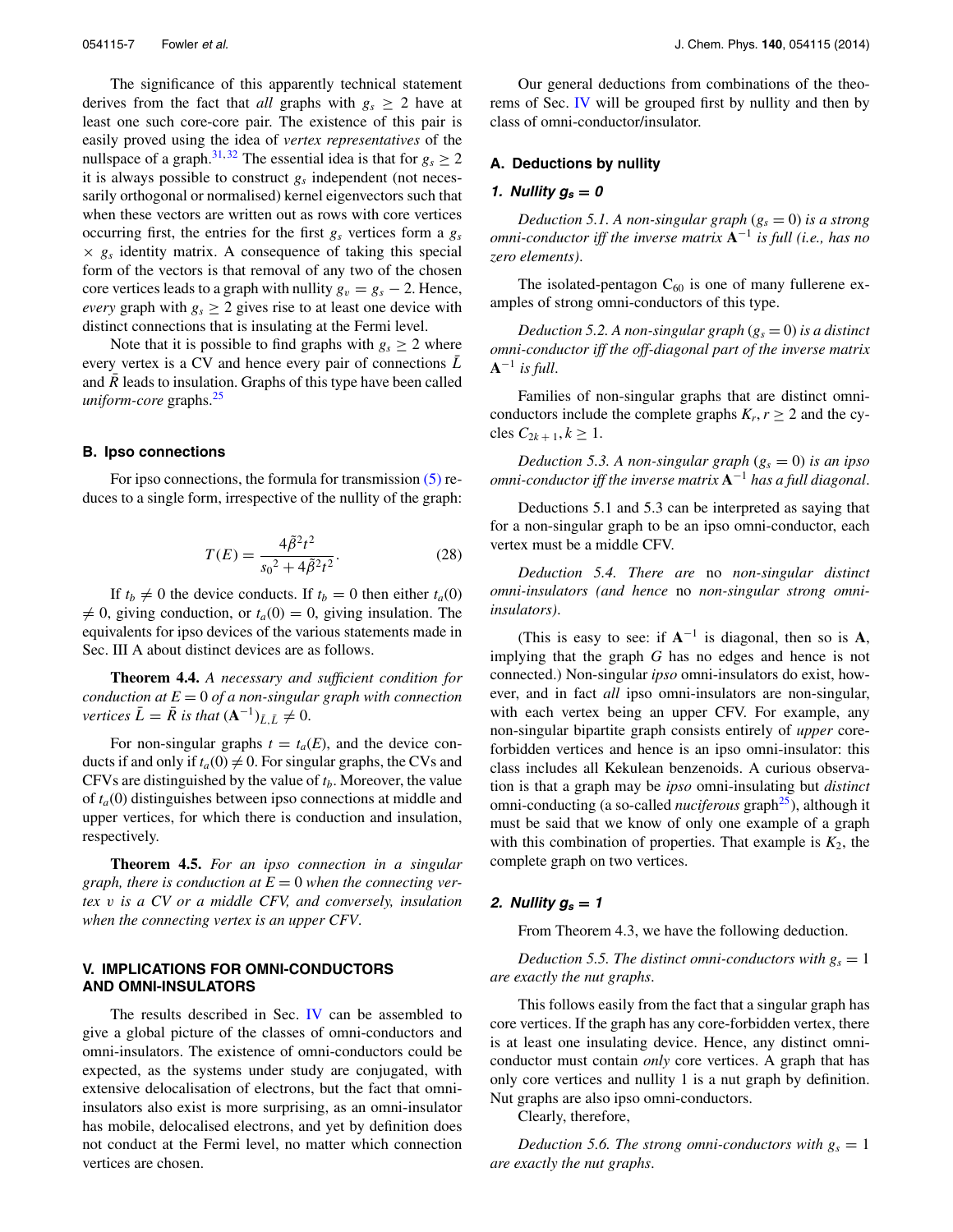Note that the nut graphs are only a subset of the ipso omni-conductors with nullity 1. For example, the isolatedpentagon fullerene  $C_{70}$  has  $g_s = 1$ , is not a nut graph, but is an ipso omni-conductor. $33$ 

#### *Deduction 5.7. There are no omni-insulators with*  $g_s = 1$ *.*

This follows from the fact that any graph with  $g_s = 1$ has at least two core vertices, but clearly cannot have  $g_v$  $= g<sub>s</sub> - 2$ ; there is at least *one* conducting device with distinct connections, and at least *two* with ipso connections, all based on the same graph.

# **3.** *Nullity*  $g_s > 1$

Again from Theorem 4.3:

*Deduction 5.8. There are no distinct (and no strong) omni-conductors of nullity*  $g_s > 1$ *.* 

We can remark that *ipso* omni-conductors with  $g_s \geq 2$ exist: they may contain core vertices only, or consist of a mixture of core and middle vertices. An example is the "carbon cylinder<sup>34</sup> isomer of fullerene C<sub>84</sub>, which has  $g_s = 3$ .

*Deduction 5.9. There are* no *ipso (and hence* no *strong) omni-insulators of nullity*  $g_s > 1$ *.* 

Equivalently, all ipso omni-insulators are non-singular. (The proof is the same as for  $g_s = 1$ .) However, singular distinct omni-insulators exist. They must contain only core vertices and each of the pairs of core vertices must give  $g_v = g_s - 2$ , implying  $g_s \geq 2$ .

## **B. Deductions by conduction class**

The results listed in this section so far show that nullity one is an important dividing line between conducting and insulating regimes. Four global statements emphasising this special role of non-bonding orbitals in conduction, all of which follow from the above, are as follows.

*Deduction 5.10. All distinct and strong omni-conductors have nullity*  $g_s \leq 1$ .

*Deduction 5.11. For nullity*  $g_s = 1$ *, all distinct or strong omni-conductors are nut graphs*.

*Deduction 5.12. All distinct omni-insulators have nullity*  $g_s \geq 2$ .

*Deduction 5.13. There are no strong omni-insulators*.

Table [IV](#page-5-1) reports the main theoretical conclusions of the paper as a summary of the distribution of conduction and insulation behaviour across the six classes and three nullity regimes. It can be seen that nine of the 18 combinations are impossible and nine are realisable, of which two are characterised exactly as the nut graphs. Significantly, we have examples of chemical graphs for all of the realisable combinations. Conjugated  $\pi$  systems with the various predicted omniconduction or omni-insulation properties are in fact very common in chemistry.

#### <span id="page-7-2"></span><span id="page-7-0"></span>**VI. RESULTS**

#### **A. Statistics of conduction of molecular graphs**

We have defined omni-conductors and omni-insulators. It remains to check their abundance amongst graphs of conjugated systems, and identify families that show these properties. Calculations implementing the rules embodied in Tables [I](#page-3-0) and [II](#page-3-1) were carried out for various sets of graphs. Generators geng (part of the nauty software written by B. D. McKay and available at [http://cs.anu.edu.au/~bdm/\)](http://cs.anu.edu.au/~bdm/), plantri,<sup>35</sup> CaGe,<sup>[36](#page-11-27)</sup> fullgen,<sup>[37](#page-11-28)</sup> and our own *ad hoc* programs were used to construct general families of graphs.

The generated datasets include chemical graphs (connected graphs with maximum degree  $\leq$ 3), chemical trees (acyclic chemical graphs), benzenoids (subgraphs of the hexagonal tessellation of the plane with all internal faces hexagonal and without holes or handles), cubic polyhedra (planar, 3-connected graphs), fullerenes (cubic polyhedra with face sizes restricted to 5 and 6), general graphs (connected graphs without limitation of maximum degree), and general trees (acyclic general graphs).

For all sets, conductors and insulators were enumerated. Summaries of the results are given in Tables [V](#page-7-1)[–IX.](#page-8-0) In the tables, we count "pure" cases of each type. Pure ipso or distinct omni-insulators/conductors are, respectively, ipso or distinct but not strong.

If extrapolation from small numbers can be trusted, omniconductors and omni-insulators constitute only a small fraction of chemical graphs and general graphs. In chemical graphs, the proportion appears to oscillate around a general decrease with increasing *n*. Subject to the caveat about small numbers, pure ipso omni-conductors are more numerous than strong omni-conductors, which in turn are more

<span id="page-7-1"></span>TABLE V. Distribution of omni-insulators and omni-conductors amongst chemical graphs with  $n \leq 16$ .  $N(n)$  is the total number of chemical graphs,  $N_{\text{ipso}}^i$  is the number of pure ipso omni-insulators, and  $N_{\text{distinct}}^i$  is the number of pure distinct omni-insulators.  $N_{\text{ipso}}^c$  is the number of pure ipso omni-conductors,  $N_{\text{distinct}}^c$  is the number of pure distinct omni-conductors, and  $N_{\text{strong}}^c$  is the number of strong (ipso  $+$  distinct) omni-conductors.  $N_{\text{nut}}$  counts the chemical graphs that are also nut graphs.

|                  |                |                  | Insulators              |                  | Conductors              |                       |                |
|------------------|----------------|------------------|-------------------------|------------------|-------------------------|-----------------------|----------------|
| $\boldsymbol{n}$ | N(n)           | $N^i_{\rm ipso}$ | $N_{\text{distinct}}^i$ | $N_{\rm ipso}^c$ | $N_{\text{distinct}}^c$ | $N_{\text{strong}}^c$ | $N_{\rm nut}$  |
| $\overline{2}$   | 1              | 1                | $\overline{0}$          | $\overline{0}$   | 1                       | $\Omega$              | 0              |
| 3                | $\overline{2}$ | $\theta$         | $\overline{0}$          | $\overline{0}$   | $\overline{0}$          | 1                     | 0              |
| $\overline{4}$   | 6              | 1                | 1                       | $\overline{2}$   | $\overline{0}$          | 1                     | $\overline{0}$ |
| 5                | 10             | $\theta$         | $\overline{0}$          | 1                | $\overline{0}$          | 1                     | $\overline{0}$ |
| 6                | 29             | 6                | 1                       | 4                | $\theta$                | 2                     | $\overline{0}$ |
| 7                | 64             | $\Omega$         | 1                       | $\overline{2}$   | $\theta$                | 5                     | $\overline{0}$ |
| 8                | 194            | 24               | $\theta$                | 15               | $\theta$                | 8                     | $\overline{0}$ |
| 9                | 531            | $\theta$         | 1                       | 26               | $\overline{0}$          | 14                    | 1              |
| 10               | 1733           | 132              | $\overline{c}$          | 88               | 5                       | 48                    | $\overline{0}$ |
| 11               | 5524           | $\theta$         | $\overline{2}$          | 210              | $\theta$                | 85                    | 8              |
| 12               | 19 430         | 902              | 3                       | 665              | 9                       | 342                   | 9              |
| 13               | 69 322         | $\theta$         | 6                       | 2034             | $\theta$                | 885                   | 27             |
| 14               | 262 044        | 7669             | 10                      | 7055             | 151                     | 3744                  | 23             |
| 15               | 1 016 740      | $\theta$         | 22                      | 26 94 6          | 73                      | 10788                 | 414            |
| 16               | 4 101 318      | 77 056           | 45                      | 95 539           | 2311                    | 50 770                | 389            |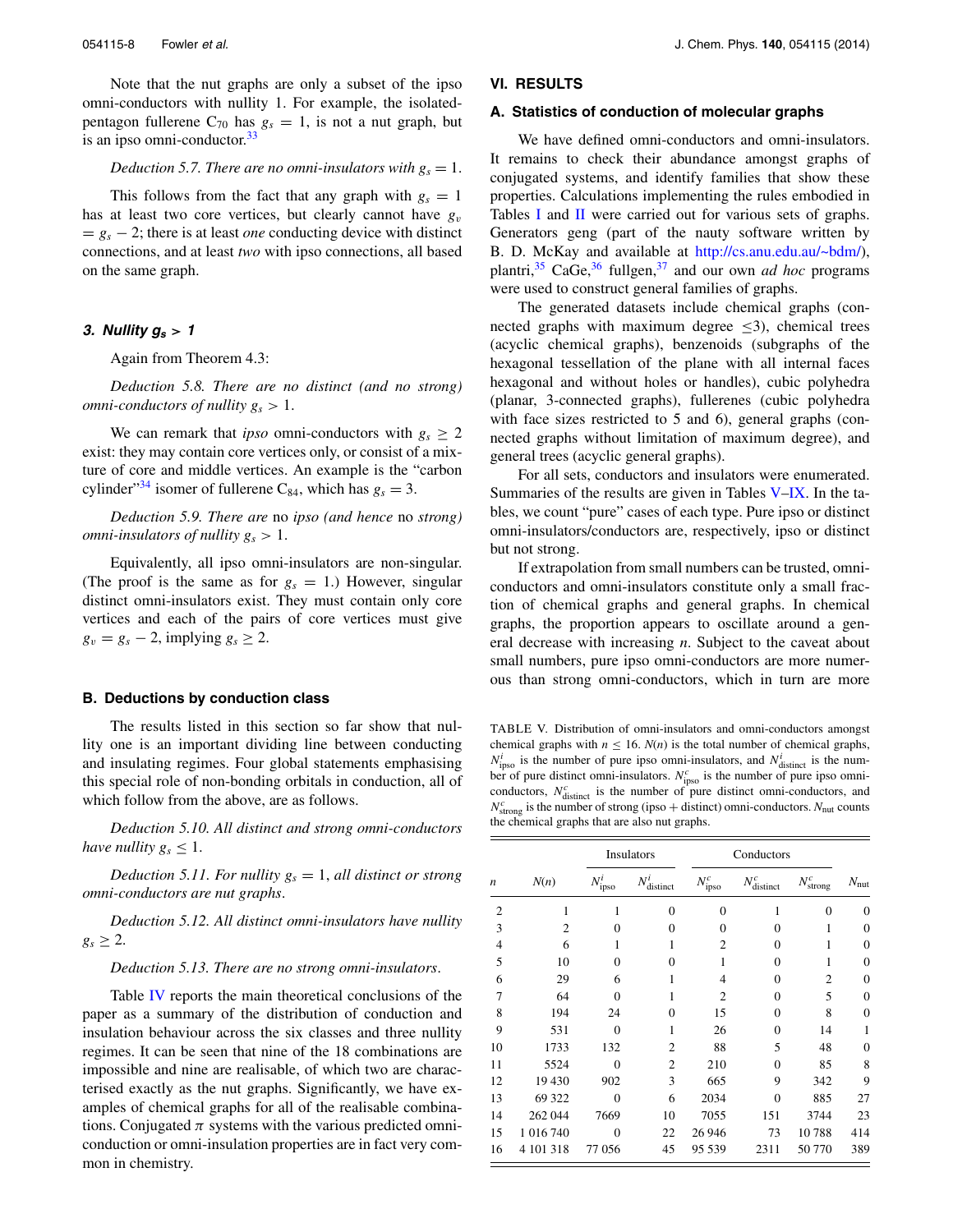<span id="page-8-2"></span>TABLE VI. Distribution of omni-insulators and omni-conductors amongst general graphs with  $n \leq 10$ .  $N(n)$  is the total number of connected graphs,  $N_{\text{ipso}}^i$  is the number of pure ipso omni-insulators, and  $N_{\text{distinct}}^i$  is the number of pure distinct omni-insulators.  $N_{\text{ipso}}^c$  is the number of pure ipso omni-<br>conductors,  $N_{\text{distinct}}^c$  is the number of pure distinct omni-conductors, and  $N_{\text{strong}}^c$  is the number of strong (ipso + distinct) omni-conductors.  $N_{\text{nut}}$  counts the general graphs that are also ut graphs.

|                  |            |                     | Insulators        |                  | Conductors          |                       |               |
|------------------|------------|---------------------|-------------------|------------------|---------------------|-----------------------|---------------|
| $\boldsymbol{n}$ | N(n)       | $N^{\iota}$<br>ipso | $N^i$<br>distinct | $N_{\rm ipso}^c$ | $N_r^c$<br>distinct | $N_{\text{strong}}^c$ | $N_{\rm nut}$ |
| 2                |            |                     | $\Omega$          | 0                |                     |                       | $\Omega$      |
| 3                | 2          | 0                   | 0                 | 0                | 0                   |                       | 0             |
| 4                | 6          |                     |                   | 2                | $\theta$            |                       | $\Omega$      |
| 5                | 21         | 0                   |                   |                  | $\Omega$            | 3                     | 0             |
| 6                | 112        | 7                   | 2                 | 21               | $\Omega$            | 7                     | $\theta$      |
|                  | 853        | 0                   |                   | 136              | $\Omega$            | 38                    | 3             |
| 8                | 117<br>11  | 129                 | 20                | 1352             | $\Omega$            | 496                   | 13            |
| 9                | 261 080    | $\Omega$            | 107               | 32 575           | 31                  | 10 002                | 560           |
| 10               | 11 989 762 | 15 3 5 6            | 938               | 1429875          | 406                 | 783 562               | 12 5 5 1      |

<span id="page-8-3"></span>TABLE VII. Distribution of omni-insulators amongst chemical trees with  $n \le 25$ . *N*(*n*) is the total number of chemical trees with *n* vertices,  $N_{\text{ipso}}^i$  is the number of pure ipso omni-insulators,  $N_{\text{distinct}}^i$  is the number of pure distinct omni-insulators, and  $\eta$  is the nullity of (all) the distinct omni-insulating chemical trees on *n* vertices.

| $\boldsymbol{n}$ | N(n)           | $N_{\text{ipso}}^i$ | $N^i_{\text{distinct}}(\eta)$ | $\boldsymbol{n}$ | N(n)      | $N_{\rm ipso}^i$ | $N_{\text{distinct}}^i(\eta)$ |
|------------------|----------------|---------------------|-------------------------------|------------------|-----------|------------------|-------------------------------|
| $\overline{2}$   |                |                     | $\Omega$                      | 14               | 552       | 96               | $\Omega$                      |
| 3                | 1              | 0                   | 0                             | 15               | 1132      | $\Omega$         | 0                             |
| $\overline{4}$   | $\overline{c}$ | 1                   | 1(2)                          | 16               | 2410      | 319              | 6(6)                          |
| 5                | $\overline{c}$ | $\Omega$            | 0                             | 17               | 5098      | 0                | 0                             |
| 6                | 4              | 2                   | 0                             | 18               | 11 020    | 1135             | 0                             |
| 7                | 6              | $\theta$            | 1(3)                          | 19               | 23 846    | $\theta$         | 13(7)                         |
| 8                | 11             | 4                   | $\Omega$                      | 20               | 52 233    | 4150             | 0                             |
| 9                | 18             | $\Omega$            | 0                             | 21               | 114 796   | 0                | 0                             |
| 10               | 37             | 11                  | 2(4)                          | 22               | 254 371   | 15 690           | 31(8)                         |
| 11               | 661            | $\theta$            | 0                             | 23               | 565 734   | 0                | 0                             |
| 12               | 135            | 30                  | 0                             | 24               | 1 265 579 | 60 50 6          | 0                             |
| 13               | 265            | $\overline{0}$      | 3(5)                          | 25               | 2 841 632 | 0                | 73 (9)                        |

<span id="page-8-4"></span>TABLE VIII. Distribution of omni-insulators amongst all trees with  $n \leq 10$ . *N*(*n*) is the total number of trees with *n* vertices,  $N_{\text{ipso}}^i$  is the number of pure ipso omni-insulators,  $N_{\text{distinct}}^i$  is the number of pure distinct omni-insulators, and *η* is the set of nullities achieved by distinct omni-insulating trees on *n* vertices, e.g., nullities 8, 6, and 4 for the 7 distinct omni-insulators with 10 vertices.

| n               | N(n) | $N_{\rm ipso}^i$ | $N_{\text{distinct}}^i(\eta)$ |
|-----------------|------|------------------|-------------------------------|
| 2               |      |                  | 0                             |
| 3               |      | $\overline{0}$   | $\theta$                      |
| $\overline{4}$  | 2    |                  | 1(2)                          |
| 5               | 3    | $\overline{0}$   | 1(3)                          |
| 6               | 6    | 2                | 1(4)                          |
| $7\phantom{.0}$ | 11   | $\overline{0}$   | 2(5,3)                        |
| 8               | 23   | 5                | 3(6,4)                        |
| 9               | 47   | $\overline{0}$   | 4(7,5)                        |
| 10              | 106  | 39               | 7(8,6,4)                      |

<span id="page-8-0"></span>TABLE IX. Distribution of omni-insulators and omni-conductors amongst the cubic polyhedra with  $n \leq 20$ .  $N(n)$  is the total number of cubic polyhedra,  $N_{\text{ipso}}^i$  is the number of pure ipso omni-insulators,  $N_{\text{ipso}}^c$  is the number of pure ipso omni-conductors,  $N^c_{\text{strong}}$  is the number of strong omni-conductors, and  $N<sub>nut</sub><sup>c</sup>$  is the number of cubic polyhedra that are also nut graphs. In the range, there are neither pure distinct omni-insulators nor pure distinct omniconductors, but the fullerenes provide examples of larger cubic polyhedra that are pure distinct omni-conductors.<sup>33</sup>

| $N_{\rm nut}^c$  | $N_{\text{distinct}}^c$ | $N_{\rm ipso}^c$ | $N^{\iota}$<br>ipso | N(n) | n  |
|------------------|-------------------------|------------------|---------------------|------|----|
| $\boldsymbol{0}$ |                         | $\Omega$         | $\Omega$            |      | 4  |
| $\overline{0}$   | $\Omega$                |                  | $\Omega$            |      | 6  |
| $\overline{0}$   | 0                       | $\Omega$         |                     | 2    | 8  |
| $\overline{0}$   | 4                       |                  | $\theta$            | 5    | 10 |
| 2                | 4                       | 9                | $\Omega$            | 14   | 12 |
| $\overline{0}$   | 17                      | 8                |                     | 50   | 14 |
| $\overline{0}$   | 125                     | 80               | $\overline{c}$      | 233  | 16 |
| 285              | 708                     | 327              | $\theta$            | 1249 | 18 |
| $\overline{0}$   | 3925                    | 1343             |                     | 7595 | 20 |

numerous than pure distinct omni-conductors. For insulators, strong omni-insulators do not exist (Deduction 5.13), and pure ipso omni-insulators appear to outnumber pure distinct omni-insulators. All nut graphs are strong omni-conductors (Deduction 5.6), but constitute only a small fraction of the total set of strong omni-conductors. Figure [1](#page-8-1) shows the smallest chemical nut graph.

Tables [V](#page-7-1) and [VI](#page-8-2) suggest that ipso omni-insulators with odd *n* are either rare or do not exist. The question is open, but, it is apparent (Deductions 5.7 and 5.9) that all ipso omniinsulators are non-singular, with all vertices of CFV (upper) type (Theorem 4.5). Thus, if ipso omni-insulators with odd *n* exist, they are non-bipartite (odd bipartite graphs have odd  $n \geq 1$ ) and must have at least *two* disjoint odd cycles, since deletion of a vertex leaves a graph with even order but  $\eta = 1$ , implying a non-bipartite graph. Furthermore, a construction for reducing ipso omni-insulators<sup>[38](#page-11-29)</sup> (Algorithm 36 in that paper) implies that the such smallest graph has no pendant edge.

Tables [VII](#page-8-3) and [VIII](#page-8-4) deal with chemical and general trees. From the results, it appears that there are no ipso (and hence no strong) omni-conducting trees, that there are no ipso omniinsulating trees with odd numbers of vertices, and that  $K_2$  is the only distinct omni-conducting tree. These three observations are all general, as shown by the following arguments. For the first observation, note that every tree has at least one CFV (upper) vertex. Hence by Theorems 4.4 and 4.5, there is at least one ipso-insulating vertex in every tree. For the second, note that an ipso omni-insulator is non-singular, but trees with odd numbers of vertices are all singular. For the third

<span id="page-8-1"></span>

FIG. 1. The smallest nut graph that is also a chemical graph. Relative values of the entries in the unique nullspace eigenvector are shown in the diagram.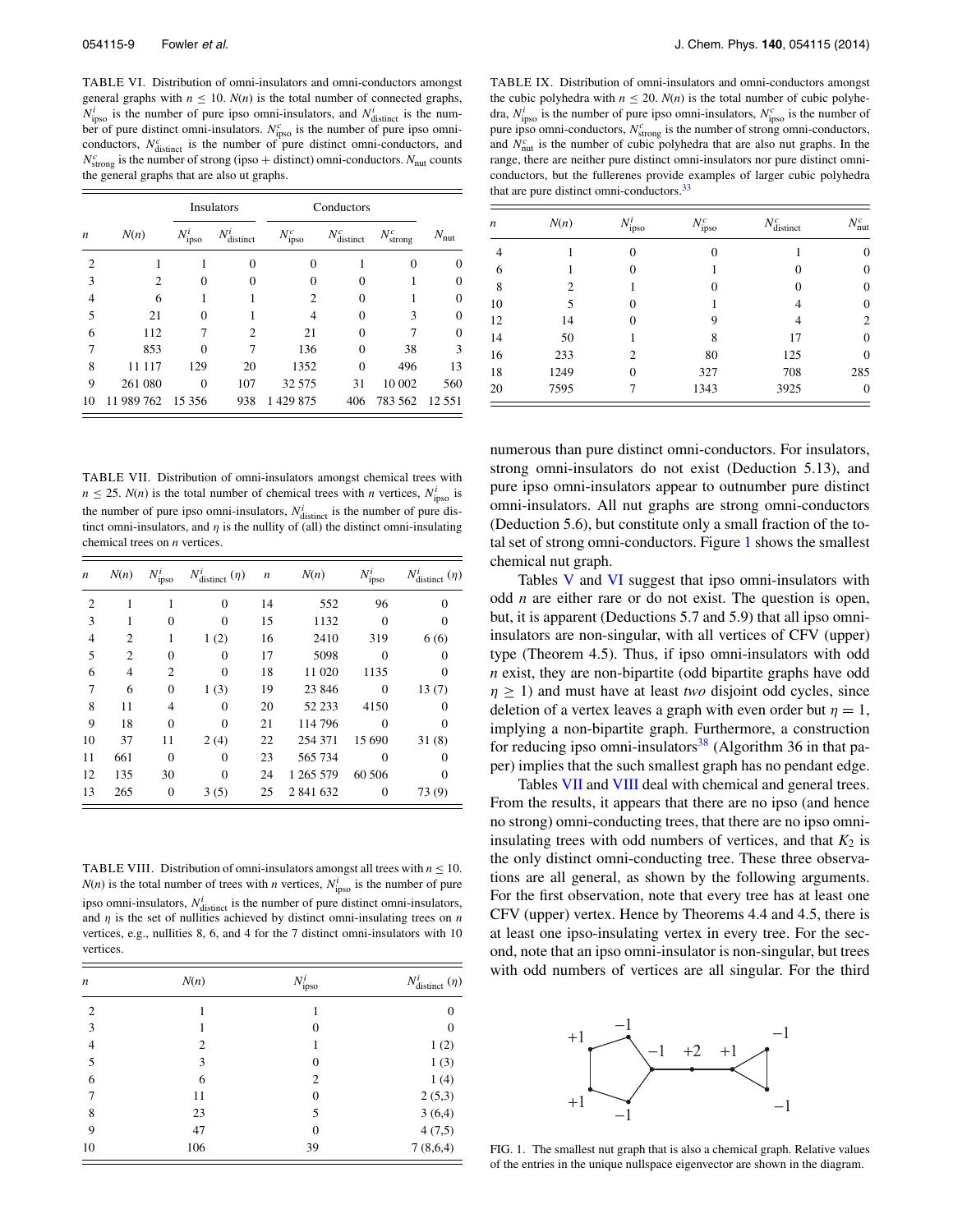observation the chain of reasoning is longer. Distinct omniconductors are either nut graphs or non-singular. No tree on  $n > 1$  vertices is a nut graph. For non-singular distinct omniconductors, off-diagonal entries in the inverse matrix **A**<sup>−</sup><sup>1</sup> are all non-zero (Theorem 4.1). Hence each vertex-deleted subgraph arising from a putative distinct omni-conducting tree would have to be a nut graph<sup>25</sup> and also a tree, yielding a contradiction unless the starting tree is  $K_2$ . Hence, we have the following theorem.

#### **Theorem 6.1**

- *(i) No tree is an ipso omni-conductor*;
- *(ii) no tree with an odd number of vertices is an ipso omniinsulator; and*
- *(iii)* the only tree that is a distinct omni-conductor is  $K_2$ .

In the range  $2 \le n \le 25$  distinct omni-insulating chemical trees are rare, appearing only at  $n = 3k + 4$ , and interestingly these examples also have  $\eta = k + 2$ . We will see below that there is a structural explanation for this observation, in terms of vertex fusion of *S*<sup>3</sup> graphs (stars with 3 peripheral vertices), which in turn suggests an explanation for the counts for general trees and a conjecture for all chemical graphs. Amongst chemical trees, the trend appears to be towards a smaller fraction of pure distinct omni-conductors with increasing *n*.

Benzenoid graphs give results that do not need a table: Kekulean (non-singular) benzenoids are all ipso omniinsulators (all vertices of a non-singular bipartite graph are CFV upper). In the range  $1 \leq h \leq 12$ , where *h* is the number of hexagonal faces, no Kekulean benzenoids belong to any other class of omni-conductors or omni-insulators, and no non-Kekulean benzenoids have any omni-conducting or omni-insulating properties.

Cubic polyhedral graphs (candidates for carbon cages) (Table  $IX$ ) show a bias to strong omni-conduction: for example, of the 7595 cubic polyhedra with  $n = 20$  vertices, 3925 are strong omni-conductors. Interestingly, these graphs appear to include neither distinct omni-insulators nor pure distinct omni-conductors. Restriction to the fullerene subclass of cubic polyhedra gives an even greater pre-dominance of strong omni-conductors. $33$  The data for the small cases in Table [IX](#page-8-0) might be taken to suggest that no cubic polyhedra are pure distinct omni-conductors, but this is disproved by the counterexample of fullerenes on, e.g.,  $n = 54$  vertices.<sup>[33](#page-11-24)</sup>

#### **B. Some families of omni-conductors**

Observations from constructions suggest several general families of omni-conductors: all complete graphs  $K_n$  with *n >* 2 are strong omni-conductors, as are all nut graphs, all cycles  $C_{4N+1}$  and  $C_{4N+3}$ , bi-cycles formed by fusion of an odd cycle and an aromatic  $(4N + 2)$  cycle, bowtie graphs consisting of two odd cycles linked by a chain of any length, and all [*p*] prisms with odd  $p \neq 0 \mod 3$  (see Figure [2\)](#page-9-0).

Pure ipso omni-conductors include anti-aromatic cycles  $C_{4N}$ , bi-cycles formed by fusion of odd cycles  $C_p$  and  $C_q$  with  $p - q \neq 0 \mod 4$ , and [*p*] prisms for all odd *p* and all  $p = 0$ mod 6.

<span id="page-9-0"></span>

FIG. 2. Families of chemical graphs with interesting conduction and insulation behaviour. Those illustrated are: (i) paths ( $n = p$ ,  $m = p - 1$ ,  $p \ge 2$ ); (ii) cycles  $(n = m = p, p \ge 3)$ ; (iii) complete graphs  $(n = p, m = p(p - 1)/2)$ ,  $p \ge 2$ ); (iv) radialenes ( $n = p$ ;  $m = 2p$ ,  $p \ge 3$ ); (v) semi-radialenes ( $n = m$  $=$  3*p*/2, *p*  $\ge$  4); (vi) bi-cycles (*n* = *p* + *q* − 2, *m* = *p* + *q* − 1, *p*, *q*  $\ge$  3); (vii) tadpoles ( $n = m = p + x, p \ge 3, x \ge 1$ ); (viii) bowties ( $n = p + q + x$ ,  $m = n + 1$ ,  $p, q \ge 3$ ,  $x \ge 0$ ); and (ix) prisms ( $n = 2p$ ,  $m = 3p$ ,  $p \ge 3$ ).

The preceding observations can be proved using theorems given earlier (e.g., Theorem 4.5). For example, the complete graph  $K_n$  ( $n > 1$ ) has all vertices of CFV (middle) type, and hence the graph is an ipso omni-conductor. Also, for  $n > 2$ , two deletions lead to a smaller complete graph,  $K_{n-2}$ , and we therefore have case 3c(iiA)/7 of Table [III,](#page-4-1) with *g*  $= 0$  and  $j^2 = ut - sv = E + 1$ , and hence a strong omniconductor.

#### **C. Some families of omni-insulators**

Construction of families of graphs leads to a number of observations about omni-insulators that can be proved from the theorems in Secs. [IV A](#page-5-2) and [IV B.](#page-6-1) For example, ipso omniinsulators are common.

Examples of families of ipso omni-insulators include even paths  $P_{2N}$ , aromatic cycles  $C_{4N+2}$ , all radialenes, tadpoles with an aromatic cycle and an even number of vertices in the tail, bi-cycles formed by fusion of two even rings, bowties with two aromatic rings and an even number of vertices in the intervening chain, [*p*] prisms with *p* even and  $\neq 0$ mod 6 (Figure [2\)](#page-9-0). As for the omni-conductors, all the above observations about insulators can be proved straightforwardly.

Families of distinct omni-insulators are also found amongst the chemical graphs: for example, all semiradialenes with more than 6 vertices, belong to this class, as do the subset of chemical trees mentioned in Sec. [VI A.](#page-7-2) A common substructure appears in these and other examples. A construction that often but not invariably leads from a parent chemical graph to a chemical graph that is a distinct omniinsulator is "starification." In this construction each vertex of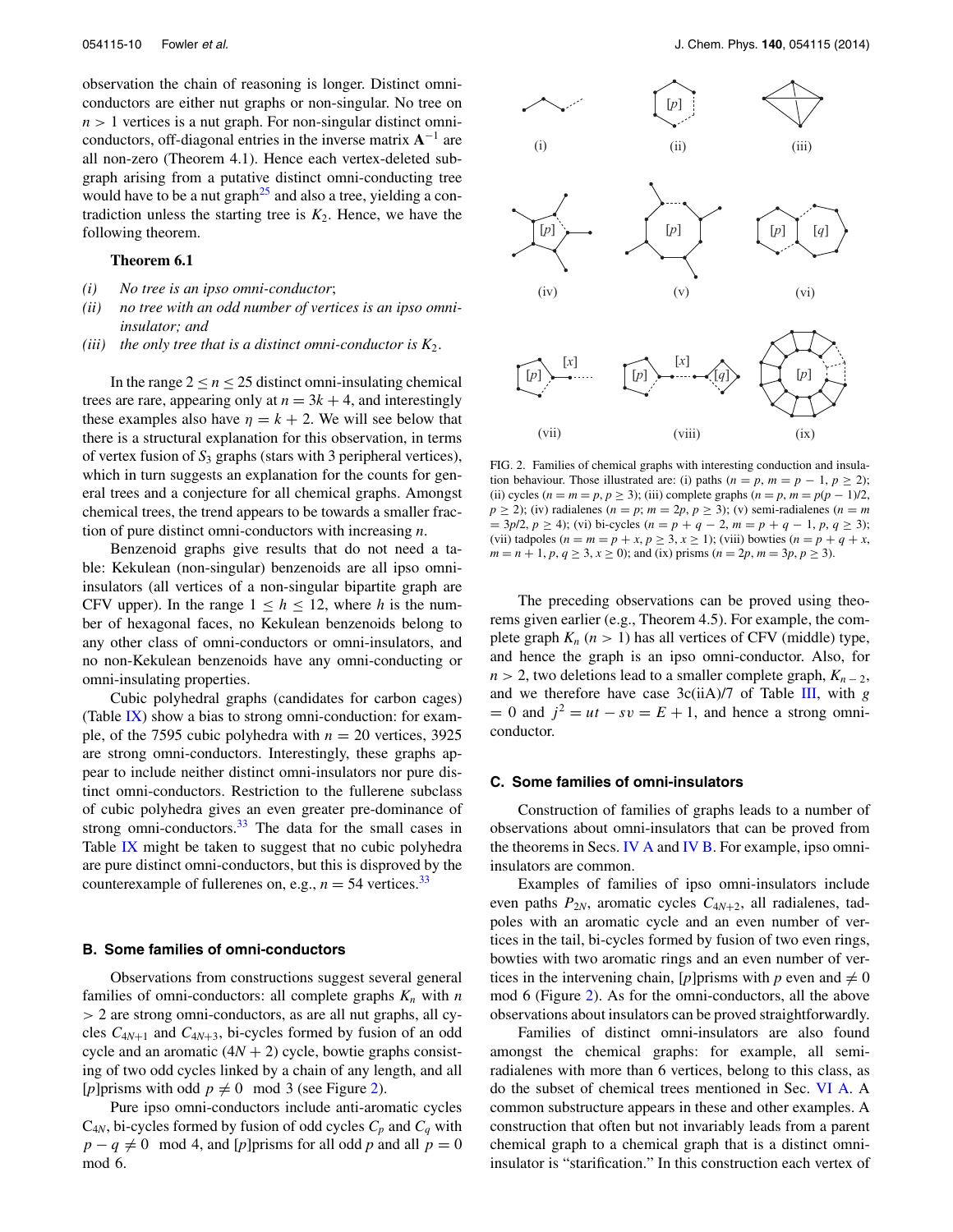<span id="page-10-1"></span>

FIG. 3. The star construction. Starting from a parent *G*, (i) each vertex is replaced by a star graph *S*3; (ii) stars that are neighbours along an original edge of *G* are fused at a peripheral vertex, leaving (3−*d*) pendent vertices per star replacing the original vertex of degree *d*.

a parent graph *G* is replaced by a three-pointed star *S*3, and pairs of stars corresponding to edges of *G* are fused by superposition of a terminal vertex of each (see Figure [3\)](#page-10-1). Given that *S*<sup>3</sup> has three peripheral vertices, as the starting graph is chemical (i.e., connected and with maximum degree  $\leq 3$ ) with *n* vertices and *m* edges, the derived graph  $Star(G)$  has  $4n - m$ vertices and 3*n* edges of which 3*n* − 2*m* are leaves, connecting central vertices of stars to vertices of degree 1. If *G* has adjacency eigenvalues  $\{\mu_i\}$ , the graph *Star*(*G*) has  $2n$  eigenvalues given by  $\pm\sqrt{3+\mu_i}$ , with all other eigenvalues zero. Precisely in the case that *G* is cubic and bipartite, *Star*(*G*) has two zero eigenvalues arising from  $\mu_n = -3$  of *G*. Hence, the total number of zero eigenvalues of  $Star(G)$  is  $2n - m + 2$  for cubic bipartite *G* and  $2n - m$  for all chemical graphs.

Application of the starification operation to all chemical graphs with  $2 < n < 14$  indicates that "nearly all" *Star(G)* for chemical parents *G* are distinct omni-insulators. The "exceptions" (*Star*(*G*) that are not distinct omni-insulators) are comparatively rare: for parents with  $n = 2, \ldots 14$ , there are only 0, 0, 1, 1, 4, 4, 14, 23, 73, 166, 533, 1504, 5061, ... exceptions (to be compared with the much larger total numbers of chemical graphs listed in Table [VII\)](#page-8-3). Features common to the exceptions are under investigation. For example, some but not all cubic graphs *G* lead to exceptions, whereas all chemical trees *G* on *n* vertices lead to distinct omni-insulators *Star*(*G*) with  $3n + 1$  vertices.

It is intriguing to ask exactly "why" the omni-insulating chemical trees have their characteristic property, and "why" in general insulation should be associated with high nullity. A hint comes from observations on calculated transmission in so-called cross-conjugated systems: $\frac{11,39,40}{11,39,40}$  $\frac{11,39,40}{11,39,40}$  $\frac{11,39,40}{11,39,40}$  $\frac{11,39,40}{11,39,40}$  a connection across a cross-conjugated junction in model systems leads to strong reduction in transmission $40$  at energies that are asso-ciated with the eigenvalues of the intervening side chain.<sup>[39](#page-11-31)</sup> Within the graph-theoretical version of the SSP model, $^{13}$  this corresponds to a theorem that can be derived straightforwardly from our previous work on composite systems.<sup>17</sup>

**Theorem 6.2.** *Let three fragments A, B, and C be connected via a single three-coordinate vertex D to form a Yshaped junction. The vertices adjacent to D in A, B, C are*  $w_A$ ,  $w_B$ , and  $w_C$ , *respectively. If a device is constructed with*  $\overline{L}$  *in A and*  $\overline{R}$  *in B, the opacity polynomial of the device,*  $j^2 = ut - sv$ , *is* 

$$
j2(ABC) = j2(A)j2(B)\phi2(C),
$$

where  $j^2(A)$  is the opacity polynomial for a device consisting of A alone with connections  $\overline{L}$  and  $w_A$ ,  $\overline{j}^2(B)$  is the opac*ity polynomial for a device consisting of B with connections*  $w_B$  *and*  $\bar{R}$ , *and*  $\phi$ (*C*) *is the characteristic polynomial of the graph C*.

Proof is by combination of Theorems 6 and 7 from our earlier paper. $17$  Our omniconducting trees include multiple copies of such Y-junctions, and the denominator of the transmission  $T(E)$  will therefore contain zeroes at  $E = 0$  arising from the many leaves on these particular trees, as will the characteristic polynomial of the tree itself. This is suggestive of a more general connection between between nullity, crossconjugation, and omni-insulation.

# <span id="page-10-0"></span>**VII. CONCLUSIONS**

It has been shown here that the graph theoretical SSP model leads naturally to the definition of omni-conductors and omni-insulators, that membership of the various categories is crucially dependent on graph nullity (number of non-bonding orbitals) and is governed by a number of general theorems, and that many families of chemically relevant molecular graphs omni-conduct. For example, many bicyclic  $\pi$ -systems, and almost all fullerenes,<sup>33</sup> are strong omniconductors.

It will be interesting to see the extent to which these properties are retained in more sophisticated models of molecular conduction.

#### **ACKNOWLEDGMENTS**

Research of IS was supported by the Research Project Fund Grant No. MATRP01-01/2/3 Graph Spectra and Fullerene Molecular Structures of the University of Malta. P.W.F. thanks the Royal Society/Leverhulme Trust for a Senior Research Fellowship for 2013. T.Z.T. thanks the University of Sheffield for a Postgraduate Studentship.